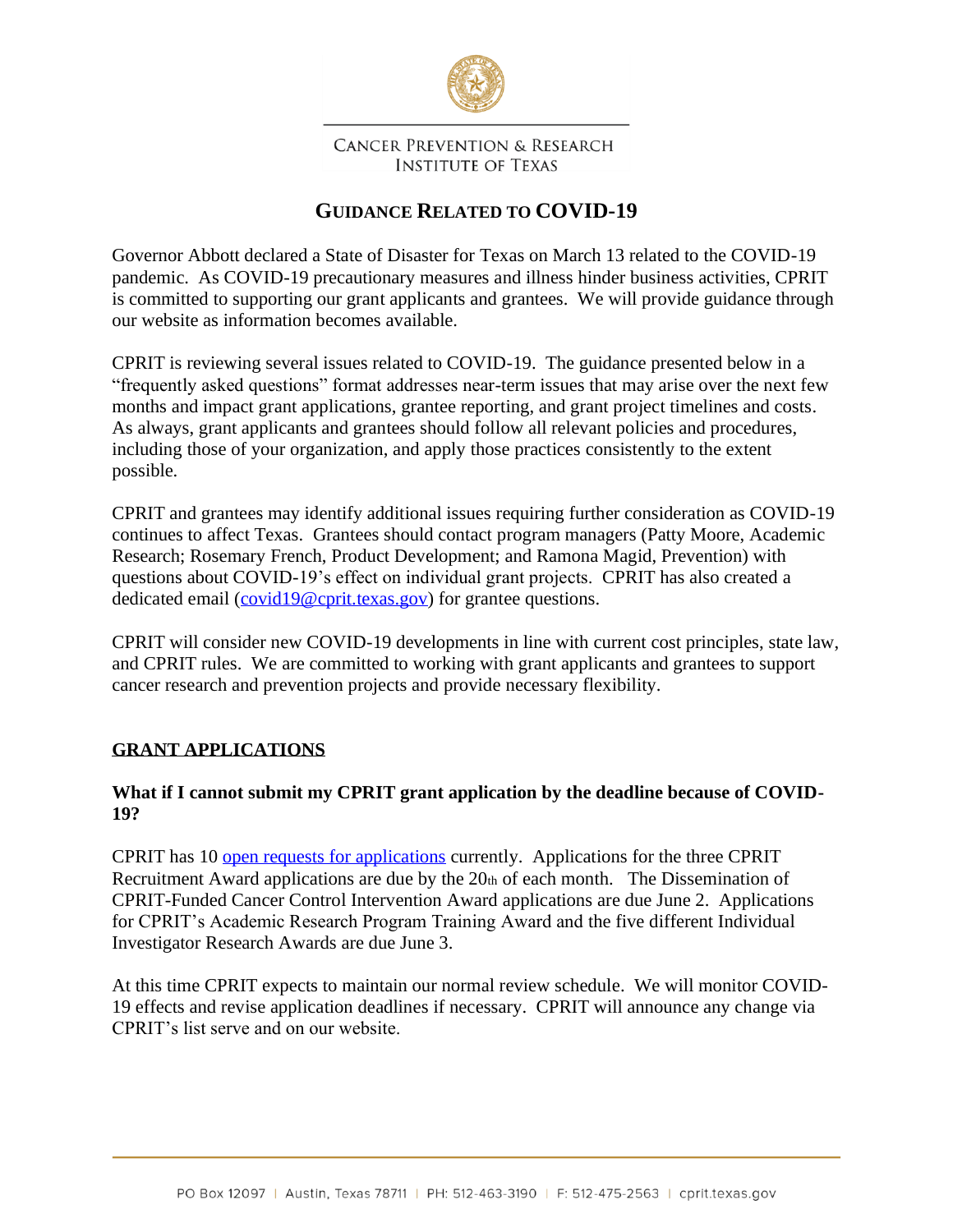# **Will COVID-19 affect CPRIT's timeline for reviewing and approving awards for applications already submitted to CPRIT?**

Peer reviewers are currently evaluating applications submitted for the second review cycle of fiscal year 2020, with award recommendations set for approval at the August 19 Oversight Committee meeting.

CPRIT's review panels will meet virtually (rather than in-person) because of COVID-19. Governor Abbott authorized options for state agency governing boards to also meet virtually pursuant to the Texas Open Meetings Act while COVID-19 concerns limit in person gatherings and travel.

With these measures in place, CPRIT expects the peer review and award recommendation timeline to remain on course for the Oversight Committee to approve awards in August.

# **GRANT REPORTING**

### **What should I do if I cannot file my quarterly Financial Status Report (FSR) on time?**

The next FSR deadline (covering expenses incurred December 1, 2019 – February 29, 2020) is May 29, 2020. [CPRIT rules](https://texreg.sos.state.tx.us/public/readtac$ext.TacPage?sl=R&app=9&p_dir=&p_rloc=&p_tloc=&p_ploc=&pg=1&p_tac=&ti=25&pt=11&ch=703&rl=24) permit an additional 30-day grace period (through June 28, 2020) to submit the FSR and supporting documentation.

CPRIT recognizes that grantees may have reporting delays due to the impact of COVID-19. If a grantee is unable to file the FSR by the May 29 deadline, [CPRIT's rules](https://texreg.sos.state.tx.us/public/readtac$ext.TacPage?sl=R&app=9&p_dir=&p_rloc=&p_tloc=&p_ploc=&pg=1&p_tac=&ti=25&pt=11&ch=703&rl=24) include a process to defer submission of the FSR until August 29, the due date of the FSR for next fiscal quarter (covering expenses March 1 – May 31). The FSR filed by August 29 will include six months of project costs and supporting documentation, rather than three months.

The grantee should submit a request to defer submitting the next FSR (due May 29) until August 29 through CGMS/CARS using the "Change Not Otherwise Specified" option under the "Change Request" tab. The grantee should submit the request by May 29. CPRIT will approve deferral requests related to delays caused by COVID-19.

More information about FSR deadlines and deferral requests is available in [CPRIT's](https://texreg.sos.state.tx.us/public/readtac$ext.TacPage?sl=R&app=9&p_dir=&p_rloc=&p_tloc=&p_ploc=&pg=1&p_tac=&ti=25&pt=11&ch=703&rl=24)  [administrative rule §703.24](https://texreg.sos.state.tx.us/public/readtac$ext.TacPage?sl=R&app=9&p_dir=&p_rloc=&p_tloc=&p_ploc=&pg=1&p_tac=&ti=25&pt=11&ch=703&rl=24) and [CPRIT's Grant Policies and Procedures Guide at Section 6.2.](https://cprit.texas.gov/media/2152/policy_and_procedure_guide_122019.pdf)

### **What should I do if I cannot file my audit on time?**

Grantees expending \$750,000 or more in CPRIT grant funds or a combination of CPRIT and other state grant funds in the grantee's fiscal year must complete a single audit, program specific audit, or agreed upon procedures audit no later than nine months after the end of the grantee's fiscal year.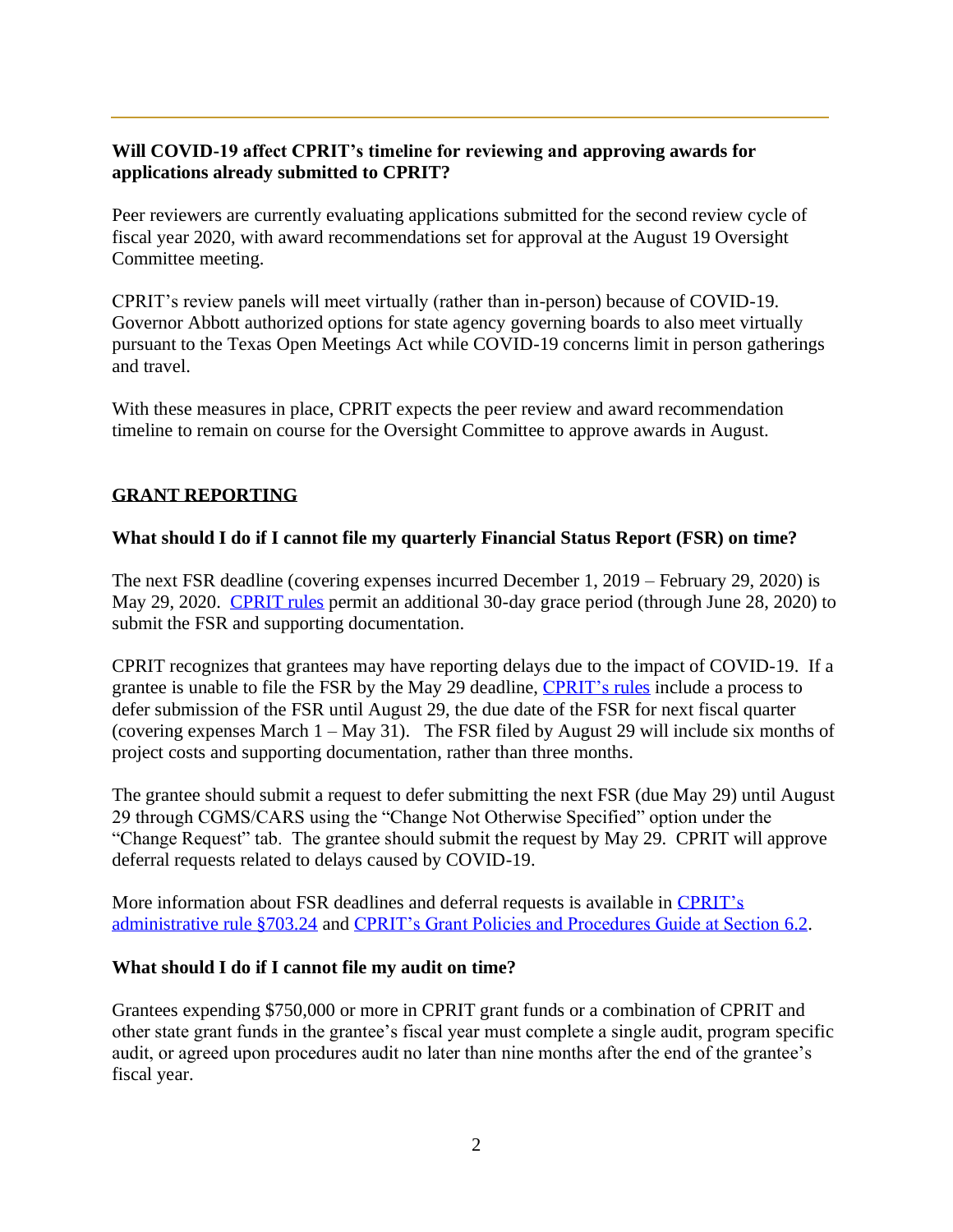[CPRIT's rules](https://texreg.sos.state.tx.us/public/readtac$ext.TacPage?sl=R&app=9&p_dir=&p_rloc=&p_tloc=&p_ploc=&pg=1&p_tac=&ti=25&pt=11&ch=703&rl=13) allow for a grantee to request additional time to submit a required audit to CPRIT. If the grantee is unable to complete and submit a required audit by the due date because of the effects of COVID-19, please notify CPRIT compliance staff that the audit will be late. When notifying CPRIT, include the expected filing date for the audit. CPRIT will work with the grantee to extend the deadline as appropriate.

More information about audit deadlines is available in [CPRIT's administrative rule §703.13](https://texreg.sos.state.tx.us/public/readtac$ext.TacPage?sl=R&app=9&p_dir=&p_rloc=&p_tloc=&p_ploc=&pg=1&p_tac=&ti=25&pt=11&ch=703&rl=13) and [CPRIT's Grant Policies and Procedures Guide at Section 6.5.](https://cprit.texas.gov/media/2152/policy_and_procedure_guide_122019.pdf)

### **What should I do if I cannot file other required reports on time?**

[CPRIT's](https://texreg.sos.state.tx.us/public/readtac$ext.TacPage?sl=R&app=9&p_dir=&p_rloc=&p_tloc=&p_ploc=&pg=1&p_tac=&ti=25&pt=11&ch=703&rl=21) rules require all grantees to submit required reports within 60 days of the anniversary of the grant contract's effective date. These reports include annual progress reports, Historically Underutilized Business (HUB) forms, annual inventory reports, and revenue sharing forms. In addition, matching certification forms are due 30 days following the due date of the last quarterly FSR of the grant year. Some grantees must also submit quarterly progress reports.

CPRIT recognizes that grantees may have reporting delays due to the impact of COVID-19. The grantee should contact the program manager if the grantee is unable to submit a required report by the reporting deadline. CPRIT will work with grantees to extend the deadline, if appropriate.

#### **How will CPRIT assess progress if COVID-19 stops or disrupts work on my project?**

CPRIT understands that the potential effects of COVID-19 may impact the progress of CPRITsupported research and prevention projects. Grantees should explain the COVID-19 effects that disrupted the project's activities in the required progress report. CPRIT is committed to working with its grantees and will consider the grantee's explanation when evaluating overall progress.

More information about progress report deadlines is available in [CPRIT's administrative rule](https://texreg.sos.state.tx.us/public/readtac$ext.TacPage?sl=R&app=9&p_dir=&p_rloc=&p_tloc=&p_ploc=&pg=1&p_tac=&ti=25&pt=11&ch=703&rl=21)  [§703.21](https://texreg.sos.state.tx.us/public/readtac$ext.TacPage?sl=R&app=9&p_dir=&p_rloc=&p_tloc=&p_ploc=&pg=1&p_tac=&ti=25&pt=11&ch=703&rl=21) and [CPRIT's Grant Policies and Procedures Guide at Section 6.3.](https://cprit.texas.gov/media/2152/policy_and_procedure_guide_122019.pdf)

### **PROJECT TIMELINE AND COST ISSUES**

### **What should I do if COVID-19 affects my ability to complete the project's goals and objectives within the budget and timeline included in the grant contract?**

CPRIT recognizes that the potential effects of COVID-19 may affect the grantee's ability to complete project goals and objectives within previously agreed timelines. CPRIT will work with the grantee to address goals and objectives changes necessary because of COVID-19. The grantee requests and CPRIT approves any changes to goals and objectives through CGMS/CARS.

The grantee may make transfers between or among lines within budget categories to accommodate changes resulting from COVID-19 without prior CPRIT approval if the transfer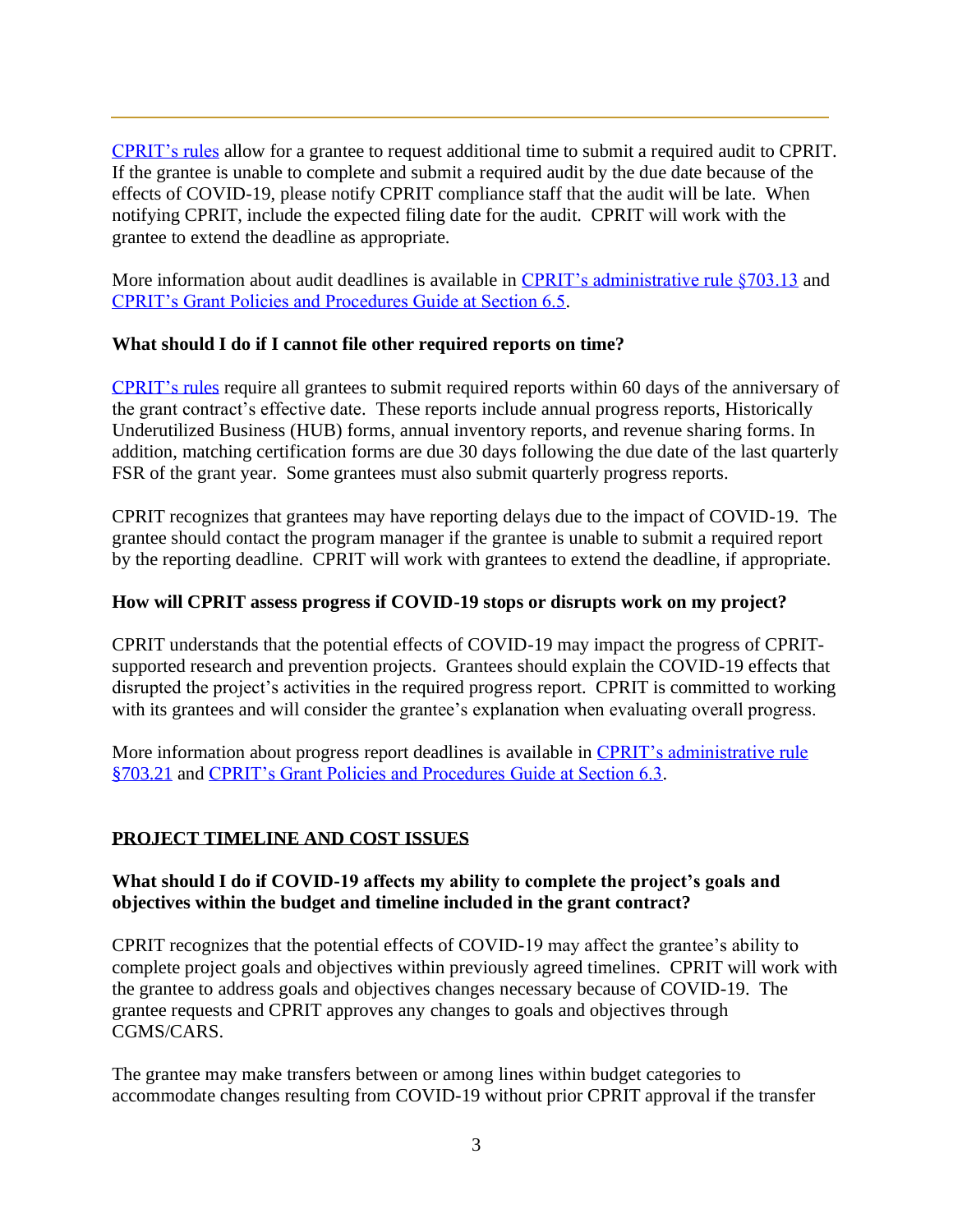meets certain criteria listed in [CPRIT's rule](https://texreg.sos.state.tx.us/public/readtac$ext.TacPage?sl=R&app=9&p_dir=&p_rloc=&p_tloc=&p_ploc=&pg=1&p_tac=&ti=25&pt=11&ch=703&rl=25) addressing budget changes. CPRIT will work with the grantee to review and approve all other contract goal, objective, and budget changes due to COVID-19.

More information about goals, objectives, and budget changes is available in CPRIT's administrative rules [§§ 703.10](https://texreg.sos.state.tx.us/public/readtac$ext.TacPage?sl=R&app=9&p_dir=&p_rloc=&p_tloc=&p_ploc=&pg=1&p_tac=&ti=25&pt=11&ch=703&rl=10) and [703.25](https://texreg.sos.state.tx.us/public/readtac$ext.TacPage?sl=R&app=9&p_dir=&p_rloc=&p_tloc=&p_ploc=&pg=1&p_tac=&ti=25&pt=11&ch=703&rl=25) and CPRIT's [Grant Policies and Procedures Guide at](https://cprit.texas.gov/media/2152/policy_and_procedure_guide_122019.pdf)  [Sections 5.14 and 5.15.](https://cprit.texas.gov/media/2152/policy_and_procedure_guide_122019.pdf)

### **What should I do if I cannot complete my CPRIT-funded project on time because of the effects of COVID-19?**

CPRIT provides grantees additional time to complete the work on CPRIT-funded projects through no-cost extensions (NCE). The grantee may request an NCE via the "Change Request tab" of CGMS/CARS within the last six months of the grant. Once approved, CPRIT will amend the contract to reflect the new termination date. When requesting an NCE, the grantee should indicate that COVID-19 affected the grantee's ability to complete the work on time.

More information about no cost extensions is available in CPRIT's administrative rule \$703.14 and [CPRIT's Grant Policies and Procedures Guide at Section 13.3.](https://cprit.texas.gov/media/2152/policy_and_procedure_guide_122019.pdf)

### **Will CPRIT reimburse personnel costs (salaries and benefits) for employees assigned to the project who are not working on the project because of COVID-19?**

CPRIT recognizes that COVID-19 related business closures and other effects may prevent grantee personnel assigned to the CPRIT-funded project from working. We are seeking guidance from the Governor's Office and the Texas Comptroller regarding CPRIT's authority to reimburse otherwise eligible personnel costs when no work is performed because of COVID-19 business closures and other effects. We will notify grantees once we receive more information.

### **Will CPRIT reimburse stipend payments to trainees who are not working because of COVID-19?**

CPRIT recognizes that COVID-19 related business closures and other effects may prevent trainees from working. We are seeking guidance from the Governor's Office and the Texas Comptroller regarding CPRIT's authority to reimburse stipends when no work is performed because of COVID-19 business closures and other effects. We will notify grantees once we receive more information.

### **Can I charge travel costs and/conference costs to a CPRIT grant for travel booked and paid, but not taken, because my employer limited employee travel or the event was cancelled due to coronavirus?**

CPRIT recognizes that institutional travel bans and other COVID-19 related effects have caused some grantees to incur nonrefundable travel and conference costs for travel and registration fees booked but not taken. We are seeking guidance from the Governor's Office and the Texas